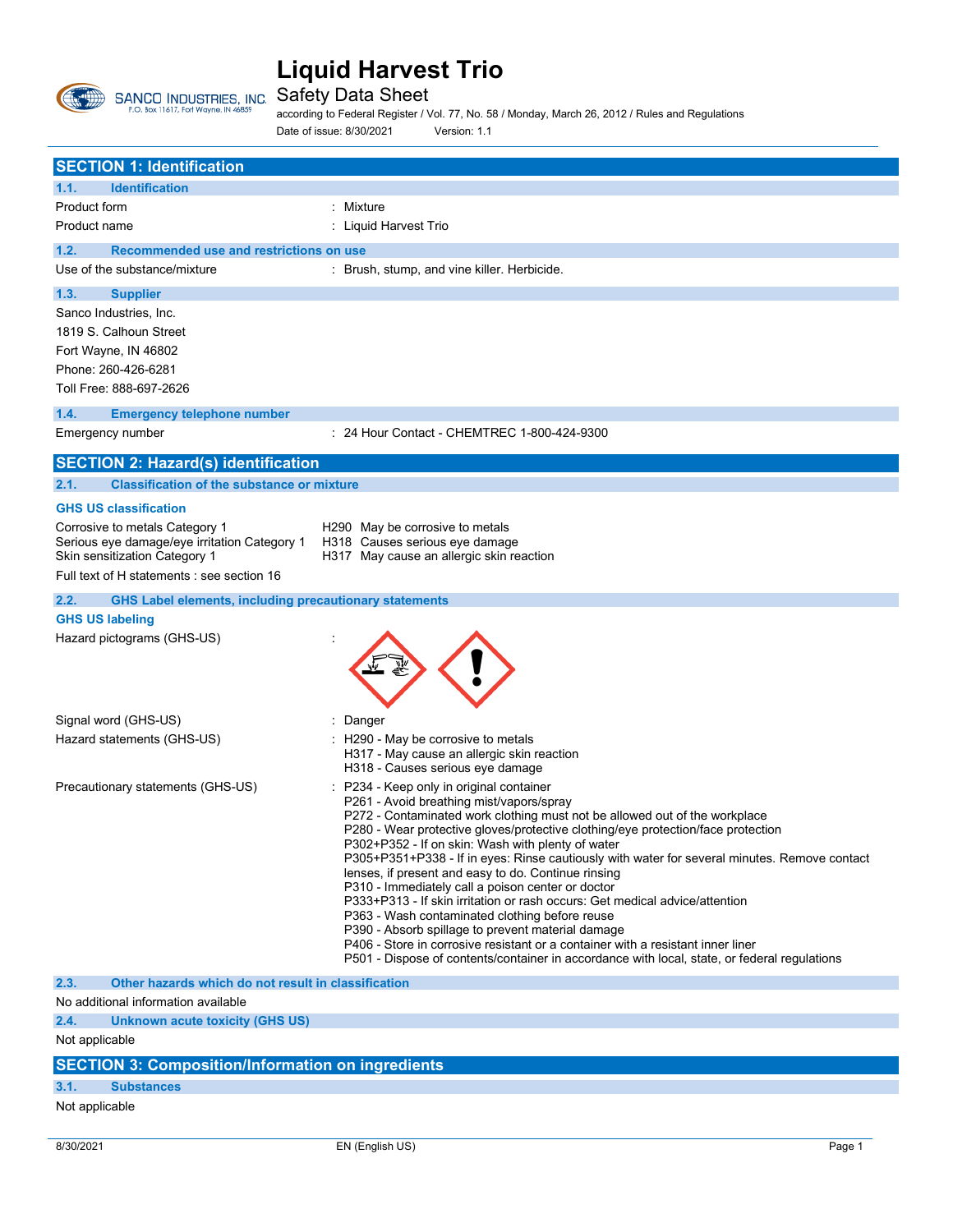## Safety Data Sheet

according to Federal Register / Vol. 77, No. 58 / Monday, March 26, 2012 / Rules and Regulations

| 3.2.<br><b>Mixtures</b>          |                           |               |                                                                                                                        |
|----------------------------------|---------------------------|---------------|------------------------------------------------------------------------------------------------------------------------|
| <b>Name</b>                      | <b>Product identifier</b> | $\%$          | <b>GHS US classification</b>                                                                                           |
| Triclopyr, triethylammonium salt | (CAS-No.) 57213-69-1      | $8.4 - 9.2^*$ | Flam. Lig. 3, H226<br>Met. Corr. 1, H290<br>Acute Tox. 4 (Oral), H302<br>Eye Dam. 1, H318<br><b>Skin Sens. 1, H317</b> |

\* The exact concentration has been withheld as a trade secret Full text of hazard classes and H-statements : see section 16

| <b>SECTION 4: First-aid measures</b>                                        |                                                                                                                                                                                                                         |
|-----------------------------------------------------------------------------|-------------------------------------------------------------------------------------------------------------------------------------------------------------------------------------------------------------------------|
| <b>Description of first aid measures</b><br>4.1.                            |                                                                                                                                                                                                                         |
| First-aid measures after inhalation                                         | : Remove person to fresh air and keep comfortable for breathing.                                                                                                                                                        |
| First-aid measures after skin contact                                       | Wash skin with plenty of water. Take off contaminated clothing. If skin irritation or rash occurs:<br>Get medical advice/attention.                                                                                     |
| First-aid measures after eye contact                                        | Rinse cautiously with water for several minutes. Remove contact lenses, if present and easy to<br>do. Continue rinsing. Call a physician immediately.                                                                   |
| First-aid measures after ingestion                                          | : Call a poison center/doctor/physician if you feel unwell.                                                                                                                                                             |
| 4.2.<br>Most important symptoms and effects (acute and delayed)             |                                                                                                                                                                                                                         |
| Symptoms/injuries after skin contact                                        | : May cause an allergic skin reaction.                                                                                                                                                                                  |
| Symptoms/injuries after eye contact                                         | : Serious damage to eyes.                                                                                                                                                                                               |
| 4.3.<br>Immediate medical attention and special treatment, if necessary     |                                                                                                                                                                                                                         |
| Treat symptomatically.                                                      |                                                                                                                                                                                                                         |
| <b>SECTION 5: Fire-fighting measures</b>                                    |                                                                                                                                                                                                                         |
| 5.1.<br>Suitable (and unsuitable) extinguishing media                       |                                                                                                                                                                                                                         |
| Suitable extinguishing media                                                | : Water spray. Dry powder. Foam. Carbon dioxide.                                                                                                                                                                        |
| 5.2.<br>Specific hazards arising from the chemical                          |                                                                                                                                                                                                                         |
| Hazardous decomposition products in case of<br>fire                         | : Toxic fumes may be released.                                                                                                                                                                                          |
| 5.3.<br>Special protective equipment and precautions for fire-fighters      |                                                                                                                                                                                                                         |
| Protection during firefighting                                              | : Do not attempt to take action without suitable protective equipment. Self-contained breathing<br>apparatus. Complete protective clothing.                                                                             |
| <b>SECTION 6: Accidental release measures</b>                               |                                                                                                                                                                                                                         |
| Personal precautions, protective equipment and emergency procedures<br>6.1. |                                                                                                                                                                                                                         |
| 6.1.1.<br>For non-emergency personnel                                       |                                                                                                                                                                                                                         |
| Emergency procedures                                                        | : Ventilate spillage area. Avoid contact with skin and eyes. Avoid breathing mist/vapors/spray.                                                                                                                         |
| 6.1.2.<br>For emergency responders                                          |                                                                                                                                                                                                                         |
| Protective equipment                                                        | Do not attempt to take action without suitable protective equipment. For further information<br>refer to section 8: "Exposure controls/personal protection".                                                            |
| 6.2.<br><b>Environmental precautions</b>                                    |                                                                                                                                                                                                                         |
| Avoid release to the environment.                                           |                                                                                                                                                                                                                         |
| 6.3.<br>Methods and material for containment and cleaning up                |                                                                                                                                                                                                                         |
| Methods for cleaning up                                                     | : Take up liquid spill into absorbent material.                                                                                                                                                                         |
| Other information                                                           | : Dispose of materials or solid residues in accordance with local, state, or federal regulations                                                                                                                        |
| <b>Reference to other sections</b><br>6 4                                   |                                                                                                                                                                                                                         |
| For further information refer to section 13.                                |                                                                                                                                                                                                                         |
| <b>SECTION 7: Handling and storage</b>                                      |                                                                                                                                                                                                                         |
| 7.1.<br><b>Precautions for safe handling</b>                                |                                                                                                                                                                                                                         |
| Precautions for safe handling                                               | Ensure good ventilation of the work station. Avoid contact with skin and eyes. Avoid breathing<br>mist/vapors/spray. Wear personal protective equipment.                                                                |
| Hygiene measures                                                            | Contaminated work clothing should not be allowed out of the workplace. Wash contaminated<br>clothing before reuse. Do not eat, drink or smoke when using this product. Always wash hands<br>after handling the product. |
| 8/30/2021                                                                   | EN (English US)<br>2/5                                                                                                                                                                                                  |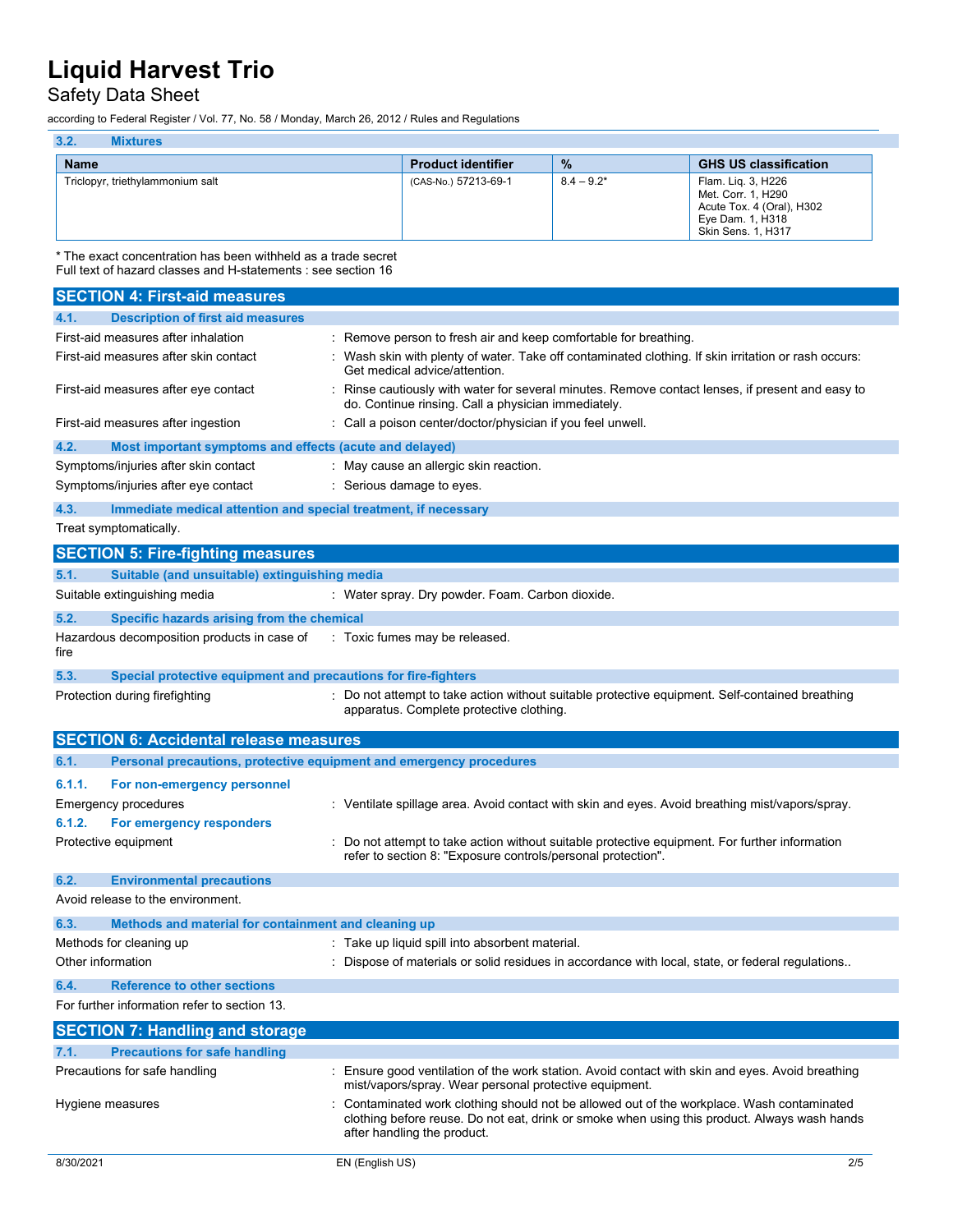## Safety Data Sheet

according to Federal Register / Vol. 77, No. 58 / Monday, March 26, 2012 / Rules and Regulations

| 7.2.                                                    | Conditions for safe storage, including any incompatibilities                                                                                            |
|---------------------------------------------------------|---------------------------------------------------------------------------------------------------------------------------------------------------------|
| Storage conditions                                      | : Store in corrosive resistant container with a resistant inner liner. Keep only in original container.<br>Store in a well-ventilated place. Keep cool. |
| Incompatible materials                                  | : Metals.                                                                                                                                               |
| <b>SECTION 8: Exposure controls/personal protection</b> |                                                                                                                                                         |
| 8.1.                                                    |                                                                                                                                                         |
| <b>Control parameters</b>                               |                                                                                                                                                         |
| <b>Liquid Harvest Trio</b>                              |                                                                                                                                                         |
| No additional information available                     |                                                                                                                                                         |
| Triclopyr, triethylammonium salt (57213-69-1)           |                                                                                                                                                         |
| No additional information available                     |                                                                                                                                                         |
| 8.2.<br><b>Appropriate engineering controls</b>         |                                                                                                                                                         |
| Appropriate engineering controls                        | : Ensure good ventilation of the work station. Eyewash stations should be located in the vicinity<br>of use.                                            |
| Environmental exposure controls                         | : Avoid release to the environment.                                                                                                                     |
| 8.3.                                                    | Individual protection measures/Personal protective equipment                                                                                            |
| Hand protection:                                        |                                                                                                                                                         |
| Protective gloves                                       |                                                                                                                                                         |
|                                                         |                                                                                                                                                         |
| Eye protection:                                         |                                                                                                                                                         |
| Safety glasses                                          |                                                                                                                                                         |
| Skin and body protection:                               |                                                                                                                                                         |
| Wear suitable protective clothing                       |                                                                                                                                                         |

#### **Respiratory protection:**

Not typically required.

### **SECTION 9: Physical and chemical properties**

| 9.1.<br>Information on basic physical and chemical properties |                          |
|---------------------------------------------------------------|--------------------------|
| Physical state                                                | : Liquid                 |
| Color                                                         | : Yellow                 |
| Odor                                                          | : No data available      |
| Odor threshold                                                | : No data available      |
| pH                                                            | : 8.79                   |
| Melting point                                                 | : Not applicable         |
| Freezing point                                                | : No data available      |
| Boiling point                                                 | : No data available      |
| Flash point                                                   | No data available        |
| Relative evaporation rate (butyl acetate=1)                   | : No data available      |
| Flammability (solid, gas)                                     | : Not applicable.        |
| Vapor pressure                                                | No data available        |
| Relative vapor density at 20 °C                               | : No data available      |
| Density                                                       | : $1.024$ g/ml           |
| Solubility                                                    | : Soluble in water       |
| Partition coefficient n-octanol/water (Log Pow)               | : No data available      |
| Auto-ignition temperature                                     | : No data available      |
| Decomposition temperature                                     | : No data available      |
| Viscosity, kinematic                                          | : 1.5 mm <sup>2</sup> /s |
| Viscosity, dynamic                                            | : No data available      |
| <b>Explosion limits</b>                                       | : No data available      |
| <b>Explosive properties</b>                                   | No data available        |
|                                                               |                          |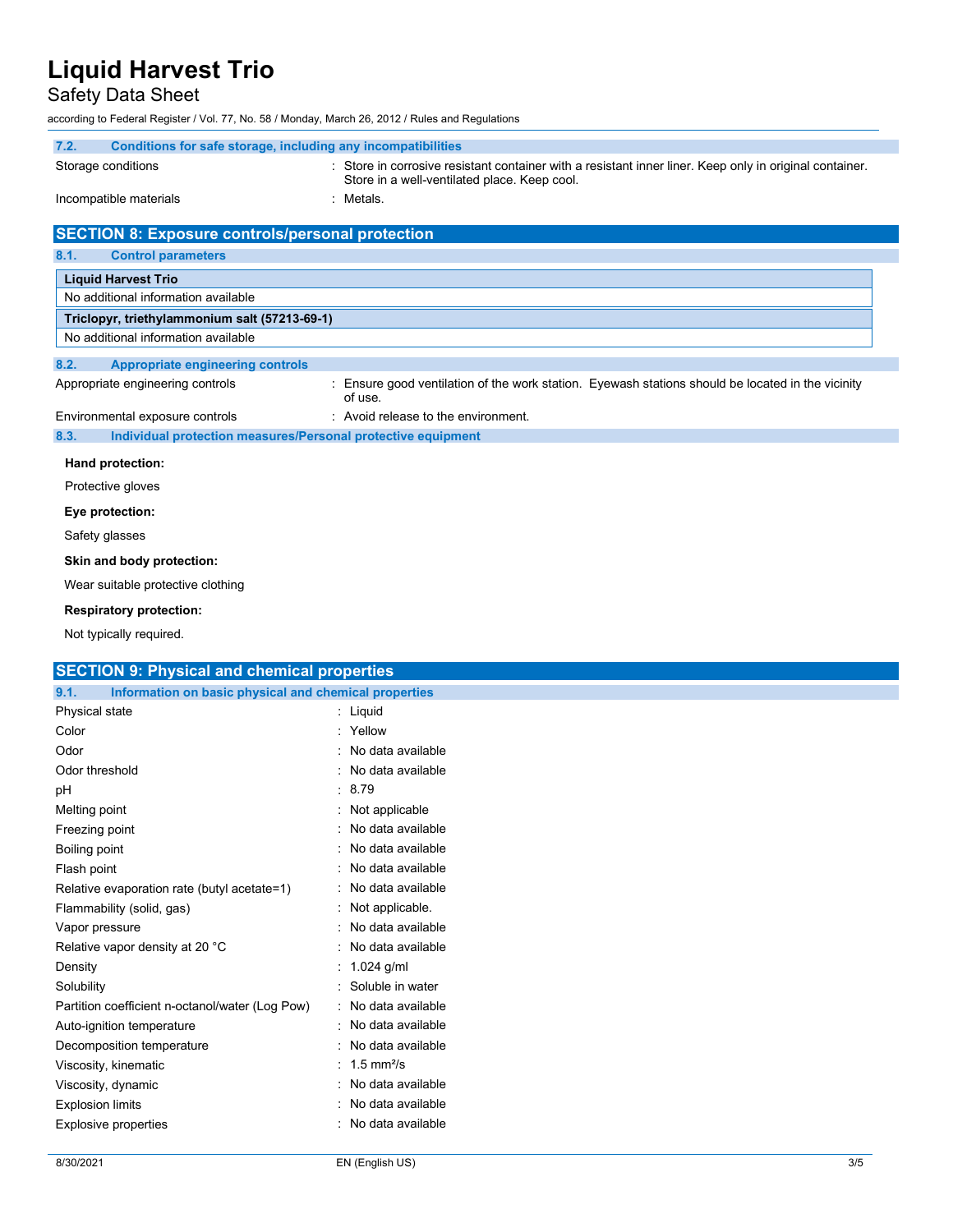### Safety Data Sheet

according to Federal Register / Vol. 77, No. 58 / Monday, March 26, 2012 / Rules and Regulations

|                                                              | Oxidizing properties                                                               | No data available |
|--------------------------------------------------------------|------------------------------------------------------------------------------------|-------------------|
| 9.2.                                                         | <b>Other information</b>                                                           |                   |
|                                                              | No additional information available                                                |                   |
|                                                              | <b>SECTION 10: Stability and reactivity</b>                                        |                   |
| 10.1.                                                        | <b>Reactivity</b>                                                                  |                   |
|                                                              | The product is non-reactive under normal conditions of use, storage and transport. |                   |
| 10.2.                                                        | <b>Chemical stability</b>                                                          |                   |
|                                                              | Stable under normal conditions.                                                    |                   |
| 10.3.                                                        | <b>Possibility of hazardous reactions</b>                                          |                   |
| No dangerous reactions known under normal conditions of use. |                                                                                    |                   |
| 10.4.                                                        | <b>Conditions to avoid</b>                                                         |                   |
|                                                              | None under recommended storage and handling conditions (see section 7).            |                   |
| 10.5.                                                        | <b>Incompatible materials</b>                                                      |                   |
| Metals.                                                      |                                                                                    |                   |
| 10.6.                                                        | <b>Hazardous decomposition products</b>                                            |                   |

Under normal conditions of storage and use, hazardous decomposition products should not be produced.

| <b>SECTION 11: Toxicological information</b>          |                                        |
|-------------------------------------------------------|----------------------------------------|
| 11.1.<br>Information on toxicological effects         |                                        |
| Acute toxicity (oral)                                 | : Not classified                       |
| Acute toxicity (dermal)                               | : Not classified                       |
| Acute toxicity (inhalation)                           | : Not classified                       |
| Skin corrosion/irritation                             | : Not classified                       |
| Serious eye damage/irritation                         | : Causes serious eye damage.           |
| Respiratory or skin sensitization                     | : May cause an allergic skin reaction. |
| Germ cell mutagenicity                                | : Not classified                       |
| Carcinogenicity                                       | : Not classified                       |
| Reproductive toxicity                                 | : Not classified                       |
| Specific target organ toxicity – single exposure      | : Not classified                       |
| Specific target organ toxicity – repeated<br>exposure | : Not classified                       |
| Aspiration hazard                                     | : Not classified                       |
| Viscosity, kinematic                                  | : 1.5 mm <sup>2</sup> /s               |
| Symptoms/injuries after skin contact                  | : May cause an allergic skin reaction. |
| Symptoms/injuries after eye contact                   | : Serious damage to eyes.              |
| <b>SECTION 12: Ecological information</b>             |                                        |
| 12.1.<br><b>Toxicity</b>                              |                                        |
| Ecology - general                                     | : No additional information available  |
| 12.2.<br><b>Persistence and degradability</b>         |                                        |

| No additional information available |  |
|-------------------------------------|--|
|                                     |  |

**12.3. Bioaccumulative potential** No additional information available

## **12.4. Mobility in soil**

#### No additional information available

**12.5. Other adverse effects**

No additional information available

| <b>SECTION 13: Disposal considerations</b> |                                                                                         |
|--------------------------------------------|-----------------------------------------------------------------------------------------|
| 13.1.<br><b>Disposal methods</b>           |                                                                                         |
| Waste treatment methods                    | Dispose of contents/container in accordance with local, state, and federal regulations. |